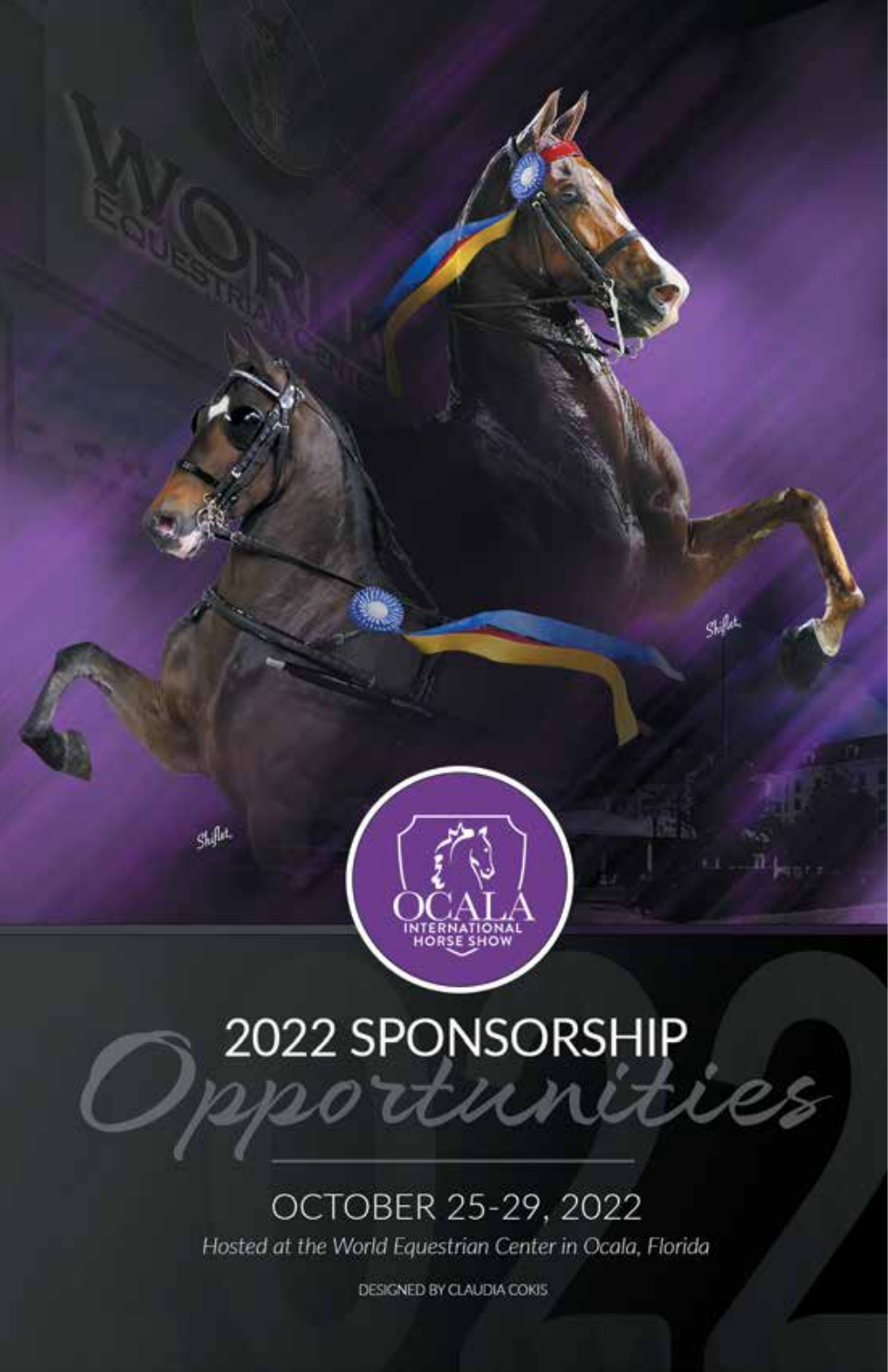# THE NEW TRADITION CONTINUES...

Welcome Sponsors

*We are proud to offer a variety of sponsorship opportunities*  for the Ocala International Horse Show at different levels that *reach a unique demographic in the horse industry.*



On behalf of the premiere Ocala International Horse Show (OIHS), we invite you to join us in creating a new tradition at the beautiful World Equestrian Center in Ocala, Florida. OIHS offers a unique opportunity for

sponsors to showcase their products and services to an affluent and elite audience of horse trainers, riders, spectators, and horse owners from across the globe. It also provides sponsors the chance to invite their customers and constituents to enjoy world-class athletes and the magnificent beauty of the finest performance horses in the country's most exclusive equestrian venue.

Please contact us at Sponsorship@OcalaInternationalHorseShow.com for more information.

We look forward to your participation in 2022!

Sincerely,

Lark Rene' Henry, *OIHS Co-Chair, UPHA Chapter 16* David Mount, *OIHS Co-Chair, ASHBA*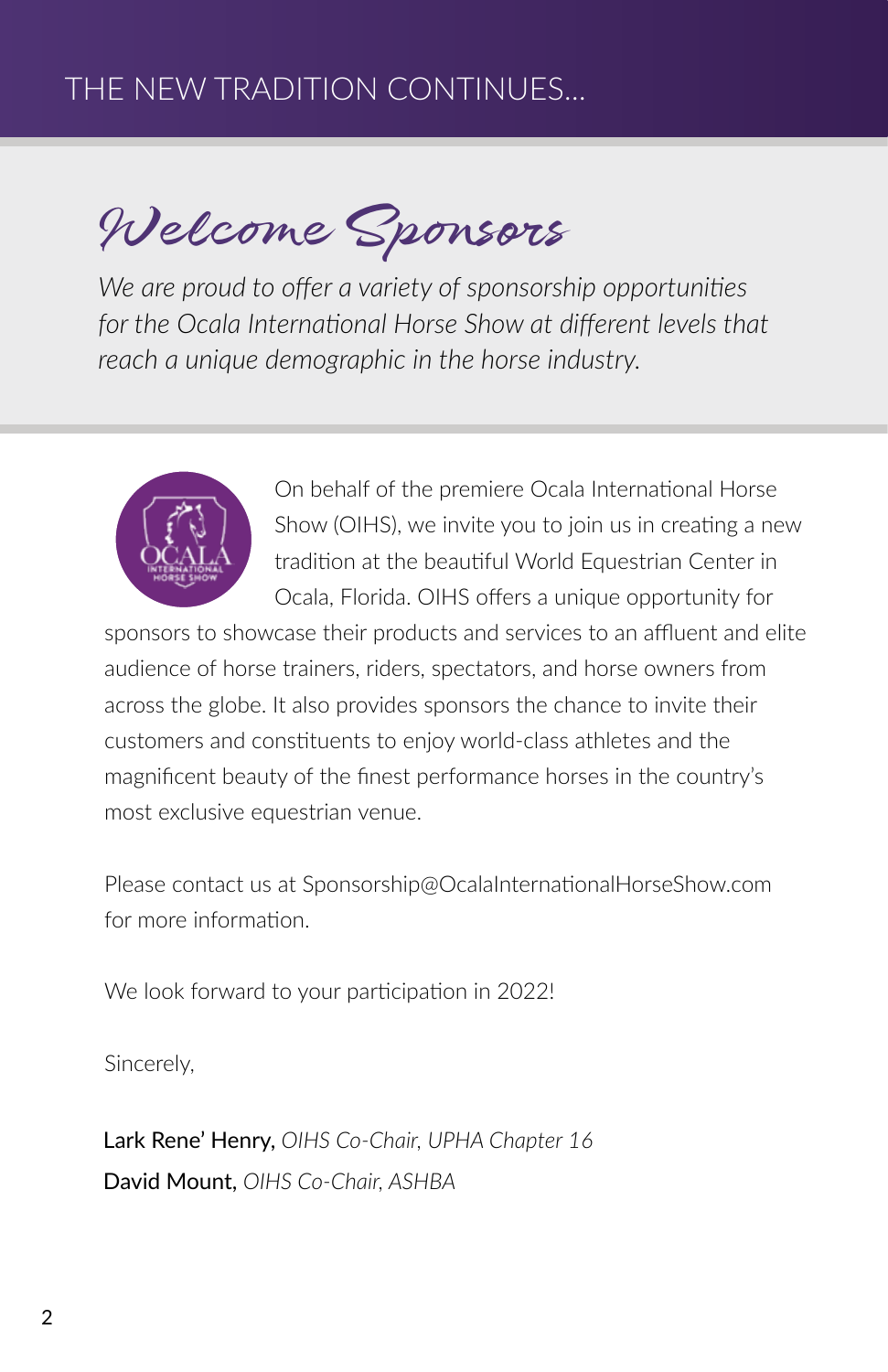The Ocala International Horse Show will be held October 25-29, 2022 and will once again feature the American Saddlebred, Morgan, Hackney Pony, Roadster, Dutch Harness Horse and many other performance breeds. Hosted at the prestigious World Equestrian Center (WEC) in Ocala, Florida, this exclusive new venue opened to the public in January 2021 and was a dramatic backdrop for our inaugural show, drawing enthusiastic accolades by horsemen and spectators alike.

The Ocala International Horse Show strives to provide entertainment, engagement, and the hospitality of a premier event with world-class athletes and show horses at the center. This show is the product of a collaboration between the American Saddlebred Horse and Breeders Association (ASHBA) and the United Professional Horsemen's Association (UPHA) Chapter 16. Together, the ASHBA and Chapter 16 are honored to bring some of the world's most exquisite show horse breeds to the spectacular World Equestrian Center.

The largest equestrian complex in the United States, the World Equestrian Center of Ocala has been hosting some of the most notable and important world-class events in "The Horse Capital of the World." With continuous growth and all efforts to succeed aimed at the highest level, WEC continues to add more enhancements daily, including a 5-star, beautifully appointed hotel, over 100,000 sq ft of retail space, a 40,000 sq ft veterinary clinic serving both large and small animals, a chapel, over 2,040 permanent, climate controlled stalls, 17 outdoor arenas (including two outdoor grand arenas with stadium seating), and 4 indoor, climate controlled arenas. WEC has also broken ground on their second, pet-friendly four-story hotel that will be designed to accommodate extended-stay customers. The hotel expected to open in June 2024.

Ocala International Horse Show is honored to be a continued part of events and looks forward to providing spectators, exhibitors, vendors, and our sponsors with an exciting show in this spectacular equine facility.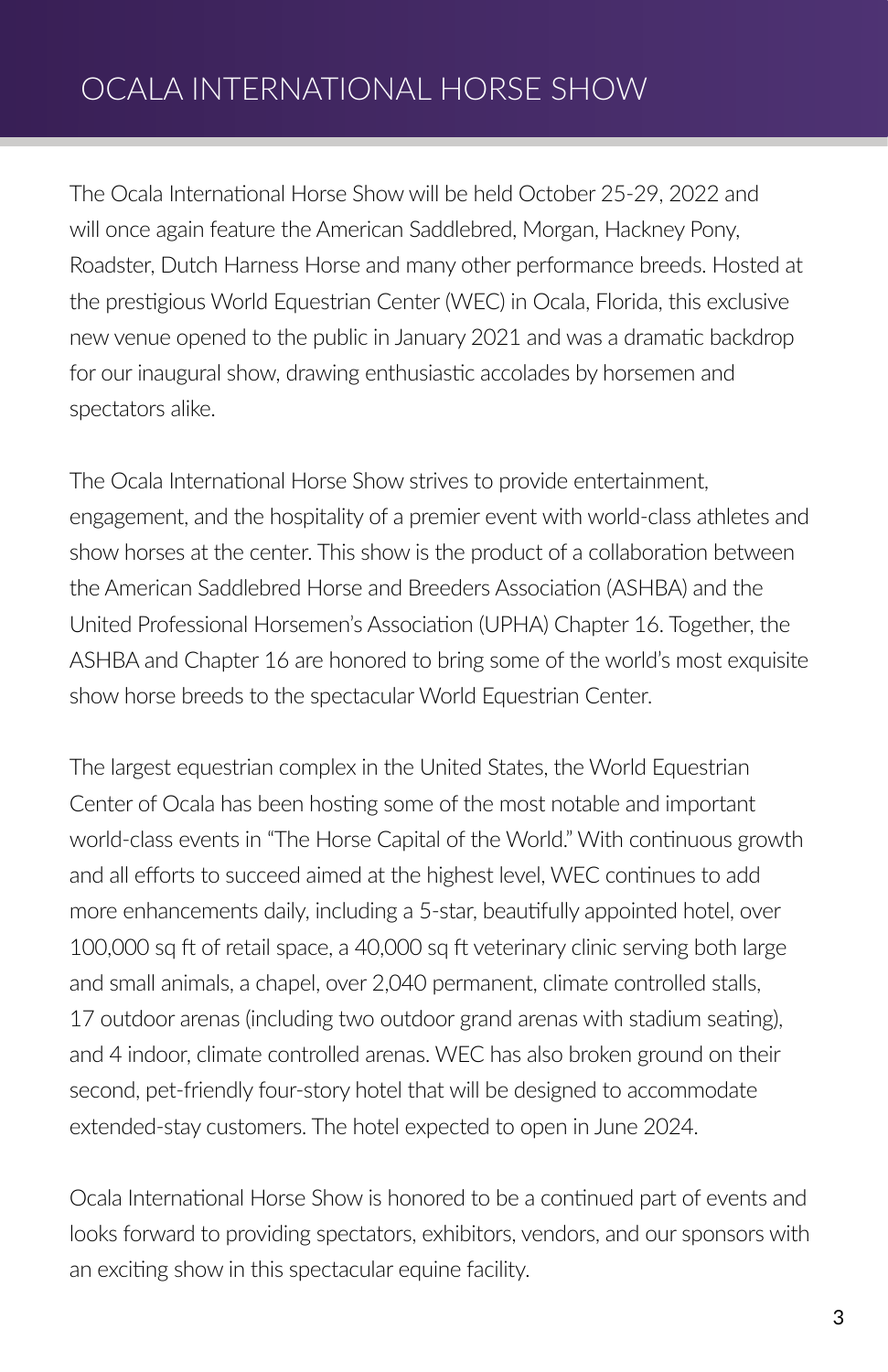

# **TITLE SPONSOR** \$50,000 & UP

- Center ring presence and exclusivity opportunities
- Recognition as a Title Sponsor on all media including, but not limited to collateral material, broadcast and social media
- Session Sponsor (every session)
- Championship Sponsor
- Ringside banner (Size: 6' x 40") *see details on page 11*
- Placement of unlimited banners in stable area and around venue (supplied by sponsor)
- 60 Second webcast advertisement (supplied by sponsor)
- VIP Table
- Vendor space opportunity
- First right of refusal on stall placements
- Premium stall placements
- Annual monetary commitment required to maintain sponsorship level

# **DID YOU KNOW?**



- Over 6+ Breeds and Disciplines Represented
- 1<br>3<br>3
- **2** Average ASHBA Member Competes 6 times a year
- **8** Average USEF Member Spends \$16K a year on Equine Related Purchases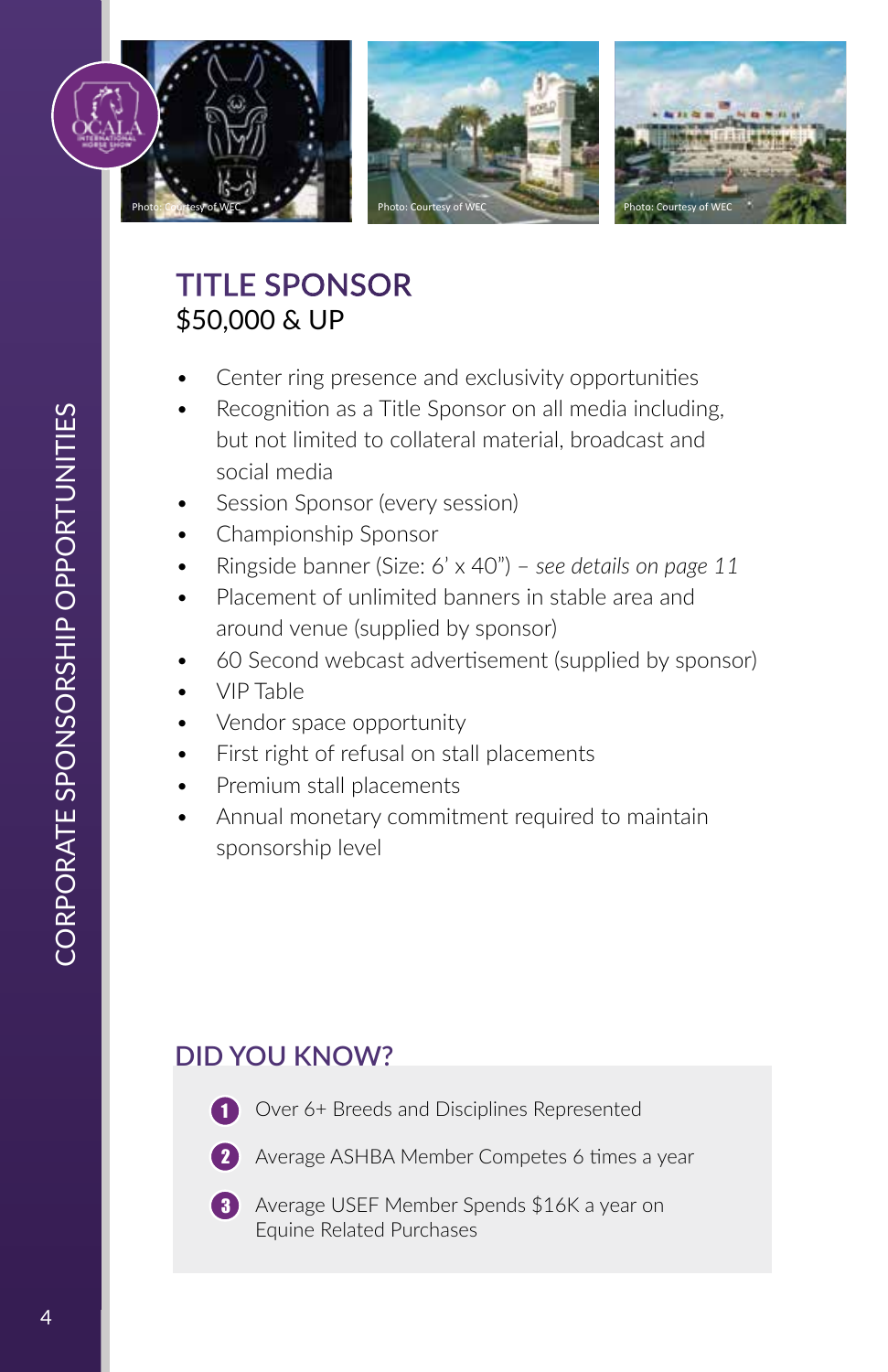

**FOUNDING SPONSOR** \$35,000 TO \$49,999

- Recognition as a Founding Sponsor on collateral, social media and website
- Championship sponsor
- Ringside banner (Size: 6' x 40") *see details on page 11*
- 30 Second webcast advertisement (supplied by sponsor)
- VIP Table
- Vendor space opportunity
- First right of refusal on stall placements
- Premium stall placements
- Annual monetary commitment required to maintain sponsorship level

# **PLATINUM SPONSOR** \$25,000 TO \$34,999

- Recognition as a Platinum Sponsor on all collateral, social media and website
- Championship Sponsor
- Ringside banner (Size: 6' x 40") *see details on page 11*
- VIP Table
- First right of refusal on stall placements

#### **INAUGURAL OIHS OVERHEARD COMMENTS**

*"Disneyland for Equestrians."*

*"Built with the horse first in mind."*

*"This place is amazing!"*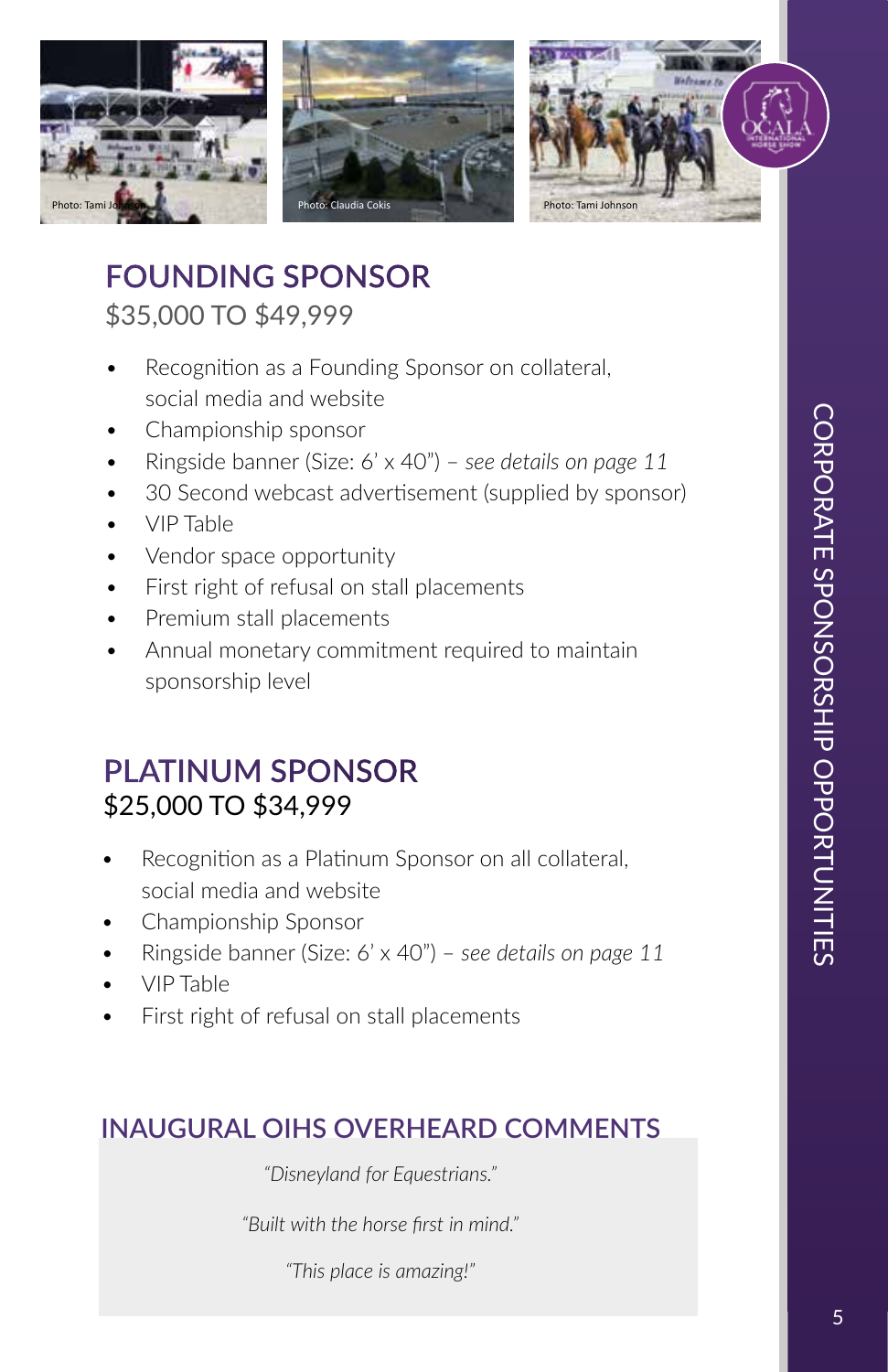

# **GOLD SPONSOR** \$15,000 TO \$24,999

- Recognition as a Gold Sponsor on event website and social media
- Trophy Sponsor & Stake Sponsor
- Banner around facility (Size: 6' x 40") *see details on page 11*
- Reserved Premium Table for 4

### **SILVER SPONSOR** \$10,000 TO \$14,999

- Recognition as a Silver Sponsor on event website and social media
- Trophy Sponsor & Stake Sponsor
- Banner around facility (Size: 6' x 40") *see details on page 11*
- Reserved Table for 4 Terrace

# **BRONZE SPONSOR** \$5,000 TO \$9,999

- Recognition as a Bronze Sponsor on event website and social media
- Trophy Sponsor
- Banner around facility (Size: 6' x 40") *see details on page 11*
- Reserved Table for 4 Grandstand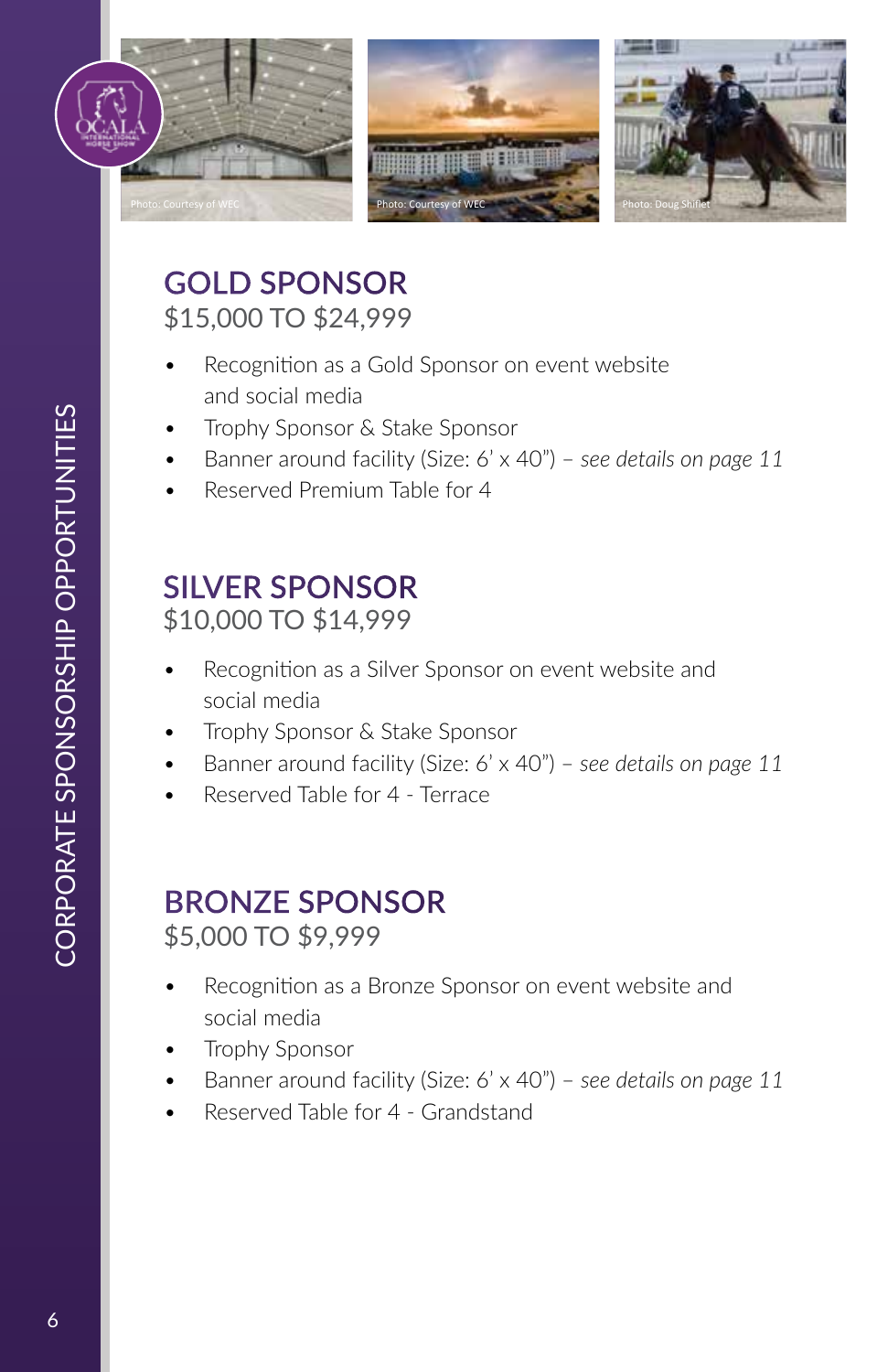

\$2,500 TO \$4,999 **SUNSHINE SPONSOR**

- Recognition as a Sunshine Sponsor on event website and social media
- Trophy sponsor
- Banner around facility (Size: 6' x 40") *see details on page 11*

# \$1,500 TO \$2,499 **FRIENDS OF THE HORSE SHOW SPONSOR**

- Recognition as a Friends of the Horse Show Sponsor on event website and social media
- Banner around facility (Size: 6' x 40") *see details on page 11*

# **DID YOU KNOW?**

American Saddlebred Horse and Breeders Association has the following:



6,000+ members around the world



2 7,700 weekly email subscribers

**3** Over 78,000 Facebook and 10,000+ Instagram followers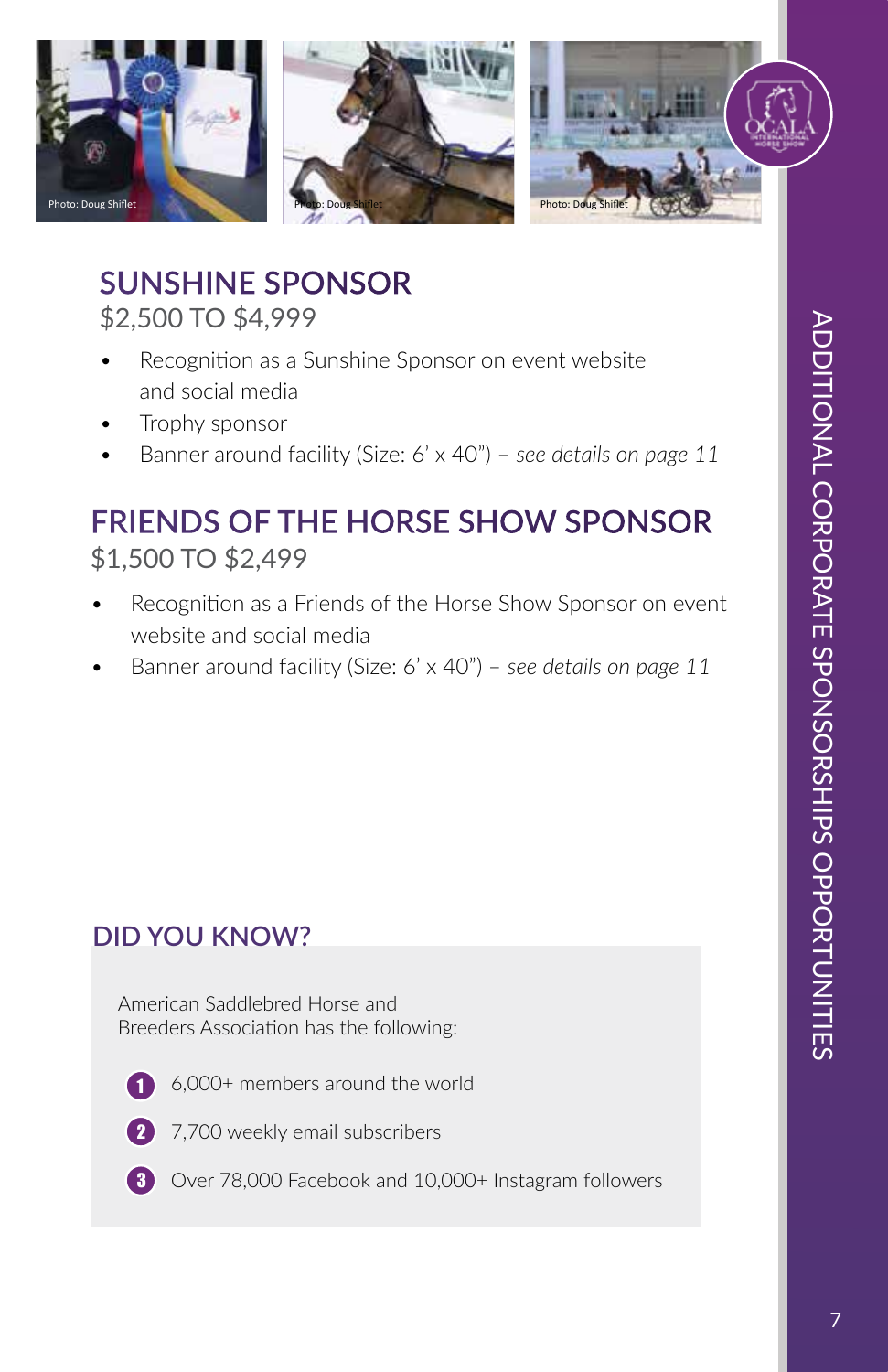

**CLASS SPONSOR**

\$50 - \$1,000

- \$1,000 Stake/Championship Open
- \$500 Championship Amateur/Junior Exhibitor
- \$250 Qualifying Class Open
- \$100 Qualifying Class
- \$50 In Kind Class Sponsor

# **TROPHY SPONSOR**

\$150 - \$300

- \$300 Stake/Championship Class
- \$150 Qualifying Class

# **RIBBON SPONSOR**

\$100 - \$150

- \$150 Stake/Championship Class
- \$100 Qualifying Class

#### **INAUGURAL OIHS OVERHEARD COMMENTS**

*"Never need to leave for duration of show."*

*"First horse show I can remember that I don't want to leave."*

*"I felt like I was on vacation."*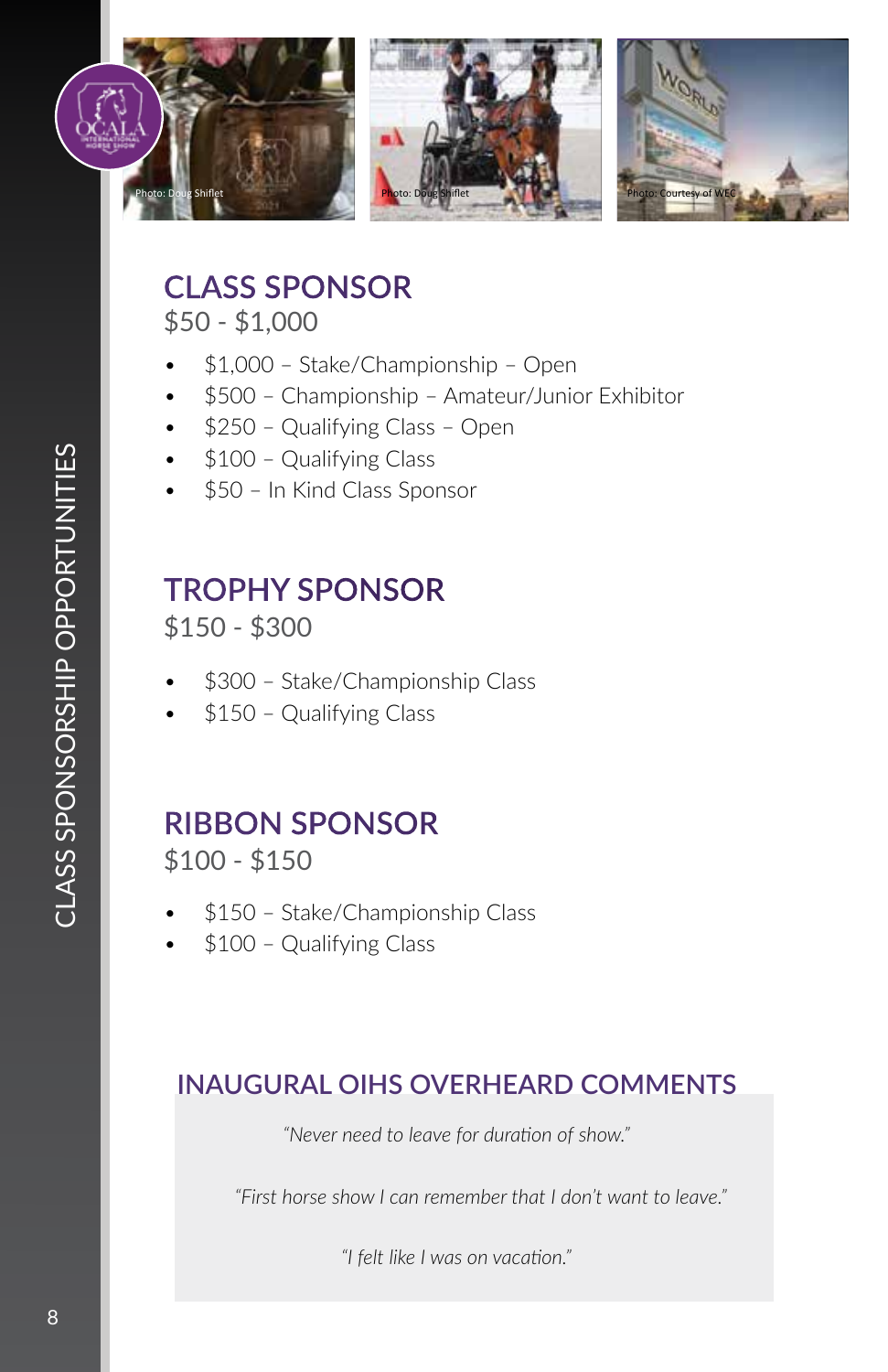

# **LEADERSHIP**

Lark Rene' Henry, Co-Chair, UPHA Chapter 16 David Mount, Co-Chair, ASHBA Kent Moeller, OIHS Manager Mary Jo Schmidt, UPHA Chapter 16 Pam Roush, UPHA Chapter 16 Joe O'Brien, OIHS Co-Chair Emeritus Marty Schaffel, OIHS Co-Chair Emeritus Deborah Butler, OIHS Founding Sponsor Susan Swope, OIHS Founding Sponsor Helen Rich and Ali Degray, OIHS Founding Sponsors Diane Sembler-Kamins, OIHS Founding Sponsor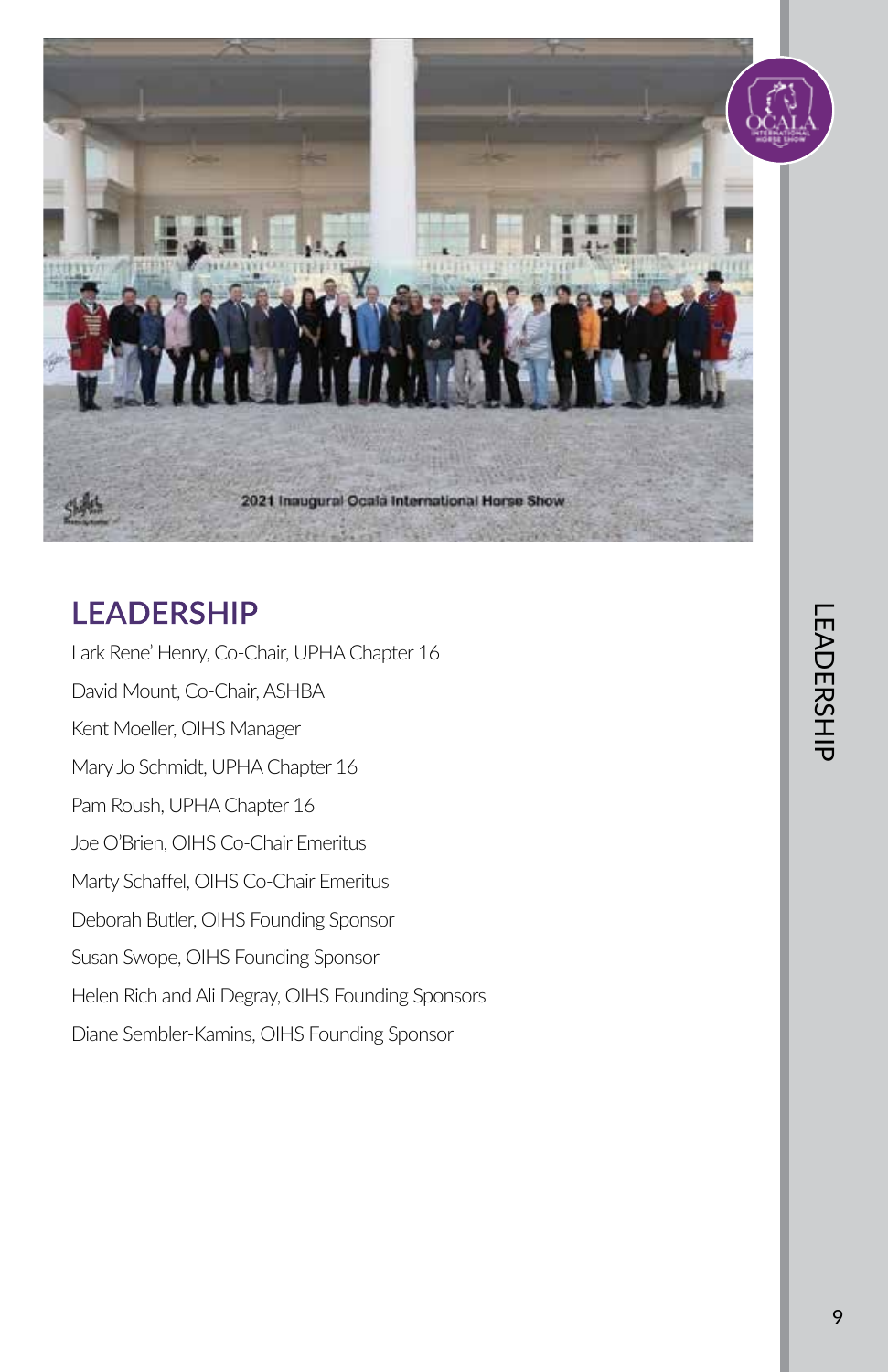

#### Please complete the form and submit your payment by mail to OCALA INTERNATIONAL HORSE SHOW, 2775 NW 49th Ave., Ste 205, #358 Ocala, FL 34482. SPONSORSHIP DEADLINE IS SEPTEMBER 15, 2022.

| Please choose your sponsorships below.                                                                                                                                                                                                           |                                                           |
|--------------------------------------------------------------------------------------------------------------------------------------------------------------------------------------------------------------------------------------------------|-----------------------------------------------------------|
| <b>Sponsorship Levels</b>                                                                                                                                                                                                                        |                                                           |
| Title Sponsor: \$50,000 & up                                                                                                                                                                                                                     | Silver Sponsor: \$10,000 to \$14,999                      |
| Founding Sponsor: \$35,000 - \$49,999                                                                                                                                                                                                            | Bronze Sponsor: \$5,000 to \$9,999                        |
| Platinum Sponsor: \$25,000 to 34,999                                                                                                                                                                                                             | Sunshine Sponsor: \$2,500 to \$4,999                      |
| Gold Sponsor: \$15,000 to \$24,999                                                                                                                                                                                                               | Friends of the Horse Show Sponsor: \$1,500 to \$2,499     |
| <b>Class, Trophy, Ribbon Sponsorships</b>                                                                                                                                                                                                        |                                                           |
| Stake/Championship (open) Sponsor: \$1,000                                                                                                                                                                                                       | Stake/Championship Trophy Sponsor: \$300                  |
| Championship (Am/Jr Ex) Sponsor: \$500                                                                                                                                                                                                           | Qualifying Class Trophy Sponsor: \$150                    |
| Qualifying Class (open) Sponsor: \$250                                                                                                                                                                                                           | Stake/Championship Ribbon Sponsor: \$150                  |
| Qualifying (Am/Jr Ex) Sponsor: \$100                                                                                                                                                                                                             | Qualifying Class Ribbon Sponsor: \$100                    |
| In Kind Class Sponsor: \$50                                                                                                                                                                                                                      |                                                           |
| <b>Contact Information</b>                                                                                                                                                                                                                       |                                                           |
| CONTACT NAME:                                                                                                                                                                                                                                    |                                                           |
| <b>BUSINESS / FARM NAME:</b>                                                                                                                                                                                                                     |                                                           |
| If you wish your sponsorship credited to your trainer(s), please put their farm name here.                                                                                                                                                       |                                                           |
| <u>and the contract of the contract of the contract of the contract of the contract of the contract of the contract of the contract of the contract of the contract of the contract of the contract of the contract of the contr</u><br>ADDRESS: |                                                           |
| CITY / STATE:                                                                                                                                                                                                                                    |                                                           |
|                                                                                                                                                                                                                                                  |                                                           |
|                                                                                                                                                                                                                                                  |                                                           |
| <b>Payment Information</b>                                                                                                                                                                                                                       |                                                           |
| Check enclosed for \$                                                                                                                                                                                                                            | Mastercard<br>  Visa  <br>AMEX<br><b>Discover</b>         |
| Payable to Ocala International Horse Show                                                                                                                                                                                                        | Credit Card Number: University of the Credit Card Number: |
| Please charge my credit card<br>\$.                                                                                                                                                                                                              | Expiration / CVC: _                                       |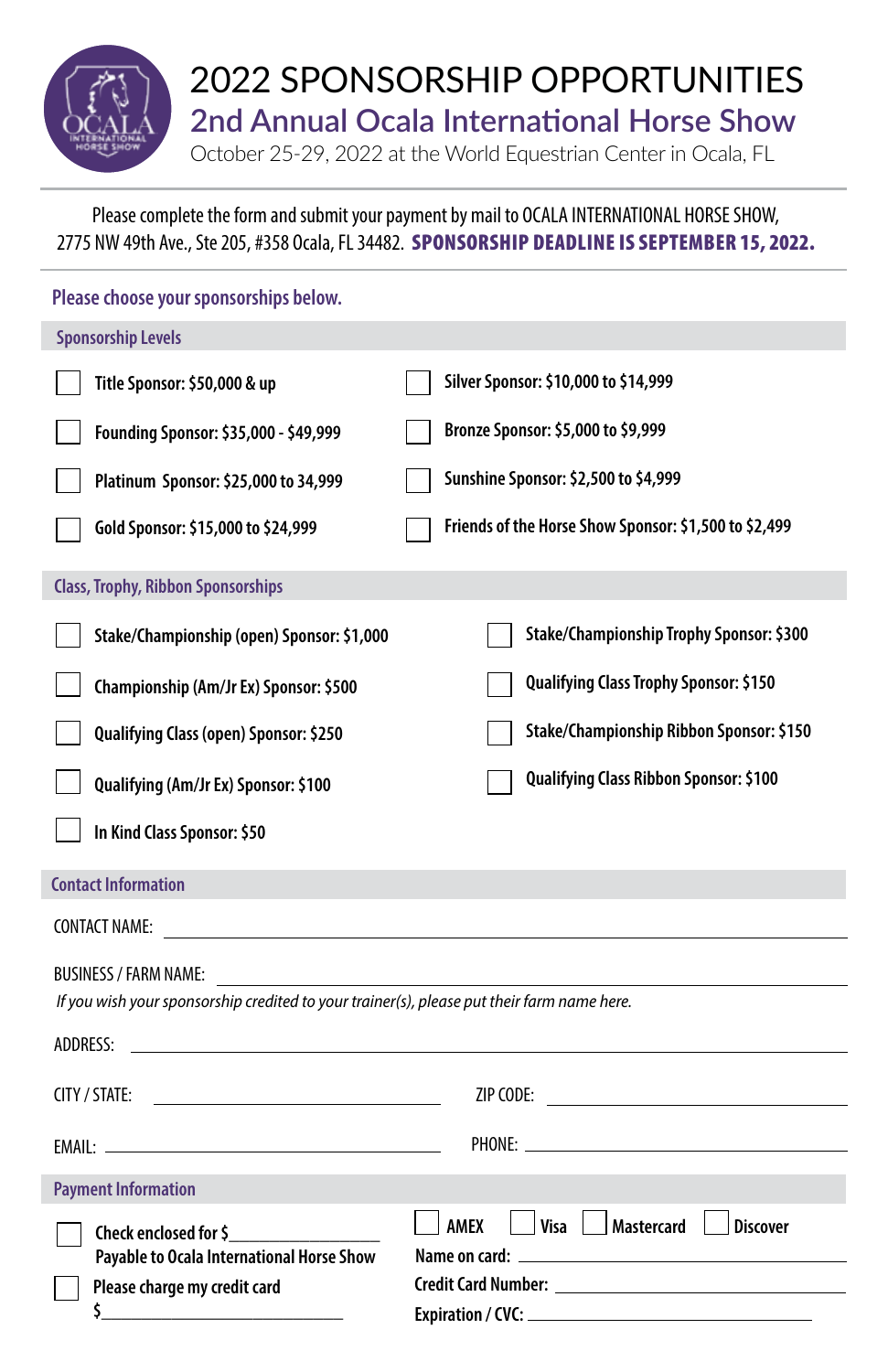

# **IMPORTANT DATES AND LINKS**

#### **Sponsor Banner**

#### **Sponsorship Deadline is September 15, 2022**

Banners are to be  $6'$  x 40" and supplied by and designed by the sponsor through the WEC store. Ship banner to OIHS at 2775 NW 49th Avenue, Suite 205 #358, Ocala, Florida 34482

WEC Retail Stores, Embroidery & Print Shop Information: Contact: Jessica Garray, General Manager - A Sudden Impulse Email: Jessica.garray@wec.net Mobile: 860-338-9503 Website: www.suddenimpulse.com

# **Online Sponsorship Form with Secure Payment**

Visit www.ocalainternationalhorseshow.com/online-sponsorship

# **Order Program Advertising**

Visit www.caitlinreason.com/projects/ocala-official-program

# **Advertising Opportunities on OIHS Livestream**

Visit www.ocalainternationalhorseshow.com/livestream-video-advertising

# **Upload Video**

Visit www.ocalainternationalhorseshow.com/upload-your-livestream-clips